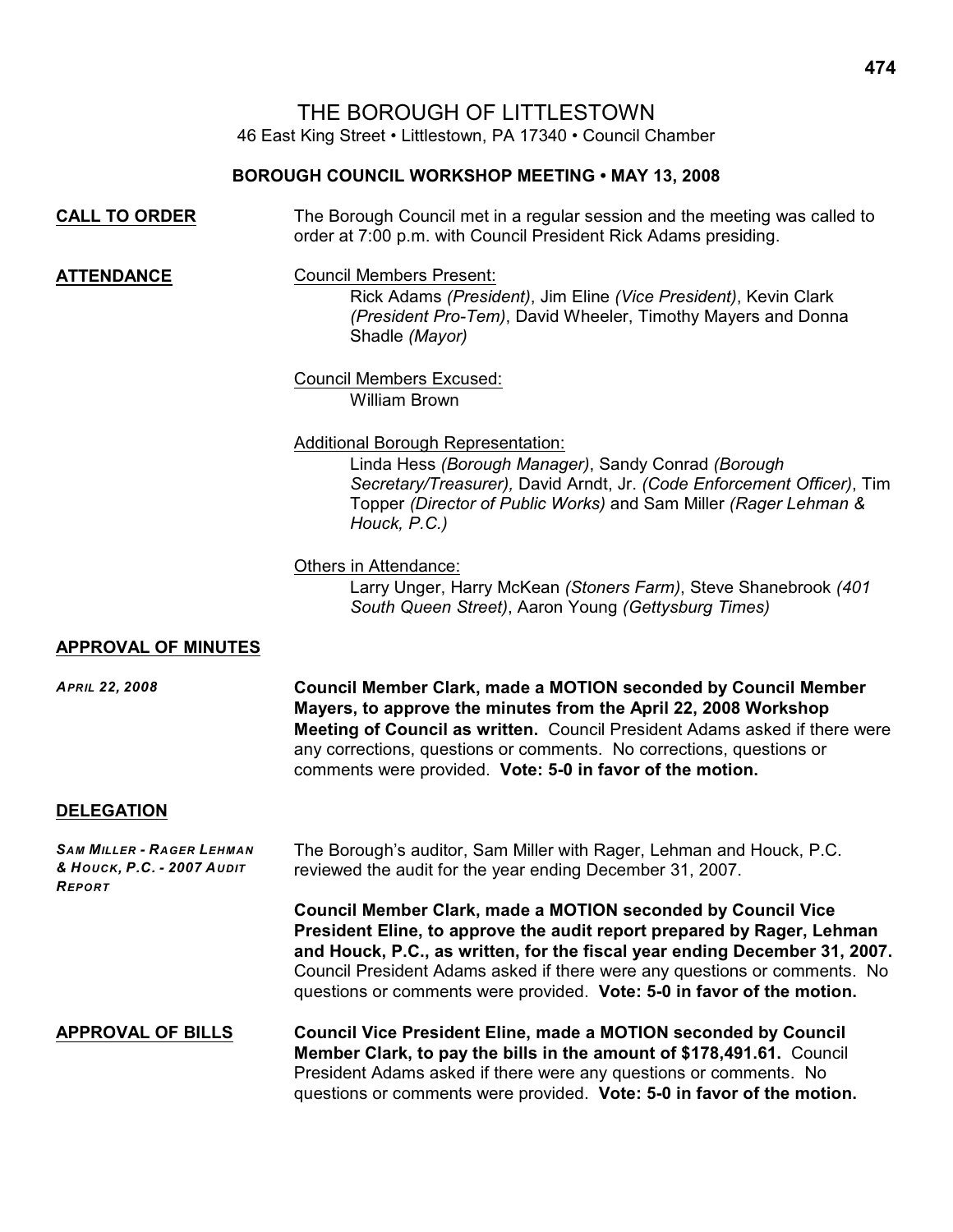#### **NEW BUSINESS**

*PERMISSION TO PLACE A MACADAM ALONG SOUTH COLUMBUS AVENUE INSTEAD OF SIDEWALK*

The owner of Lot #203, located on South Columbus Avenue, is asking permission to put in a temporary macadam instead of a sidewalk at this time. The reason being is that once sewer becomes available and he is able to develop the property the sidewalk will need to be dug up to access the sewer line. Also, at this time the builder does not know where the access drive(s) will need to be located. Mr. Harry McKean on behalf of the property owner stated that as a builder it would be a lot of money wasted because of the issue of having to come back at a later time to dig up the sidewalk. A macadam will still serve the purpose of a walking path for the residents, that the Council is looking for, but at a cheaper cost for the builder. Either way eventually the sidewalk will be put in place but it makes more sense at this time to do a temporary macadam.

**Council Member Eline, made a MOTION seconded by Council Member Clark, to authorize the developer of Lot#203 to install a temporary four foot (4') macadam on South Columbus Avenue.** Council President Adams asked if there were any questions or comments. No questions or comments were provided. **Vote: 5-0 in favor of the motion.**

*WAIVER OF PARK PAVILION FEES FOR THE LITTLESTOWN AREA GARDEN CLUB*

Borough Manager Hess informed Council that the Littlestown Area Garden Club is requesting to reserve the small pavilion at the park, free of charge, on May 22, 2008 at 1:00 p.m., August 28, 2008 at 6:00 p.m. and September 25, 2008 at 1:00 p.m., In addition, Manager Hess asked Council for direction in regards to what other organizations are permitted to reserve pavilions free of charge.

**Council Member Mayers, made a MOTION seconded by Council Vice President Eline, to approve the request from the Garden Club waiving the reservation fee of \$35 for the small pavilion for May 22, 2008, August 28, 2008 and September 25, 2008.** Council President Adams asked if there were any questions or comments. No questions or comments were provided. **Vote: 5-0 in favor of the motion.**

**Council Member Clark, made a MOTION seconded by Council Member Wheeler, to apply user fees to groups who wish to reserve the community park pavilions for use on Friday, Saturday and Sunday plus holidays and to charge pavilion fees for group(s) wishing to guarantee the reservation of a pavilion on a weekday.** Council President Adams stated this was a non-agenda item and asked if there were any public questions or comments. No public questions or comments were provided. **Vote: 5-0 in favor of the motion.**

*2008 BUDGET AMENDMENTS* **Council Member Clark, made a MOTION seconded by Council Vice President Eline, to approve the budget amendments for the 2008 fiscal year budget as listed for the General, Water and Sewer Funds.** Council President Adams asked if there were any questions or comments. No questions or comments were provided. **Vote: 5-0 in favor of the motion.**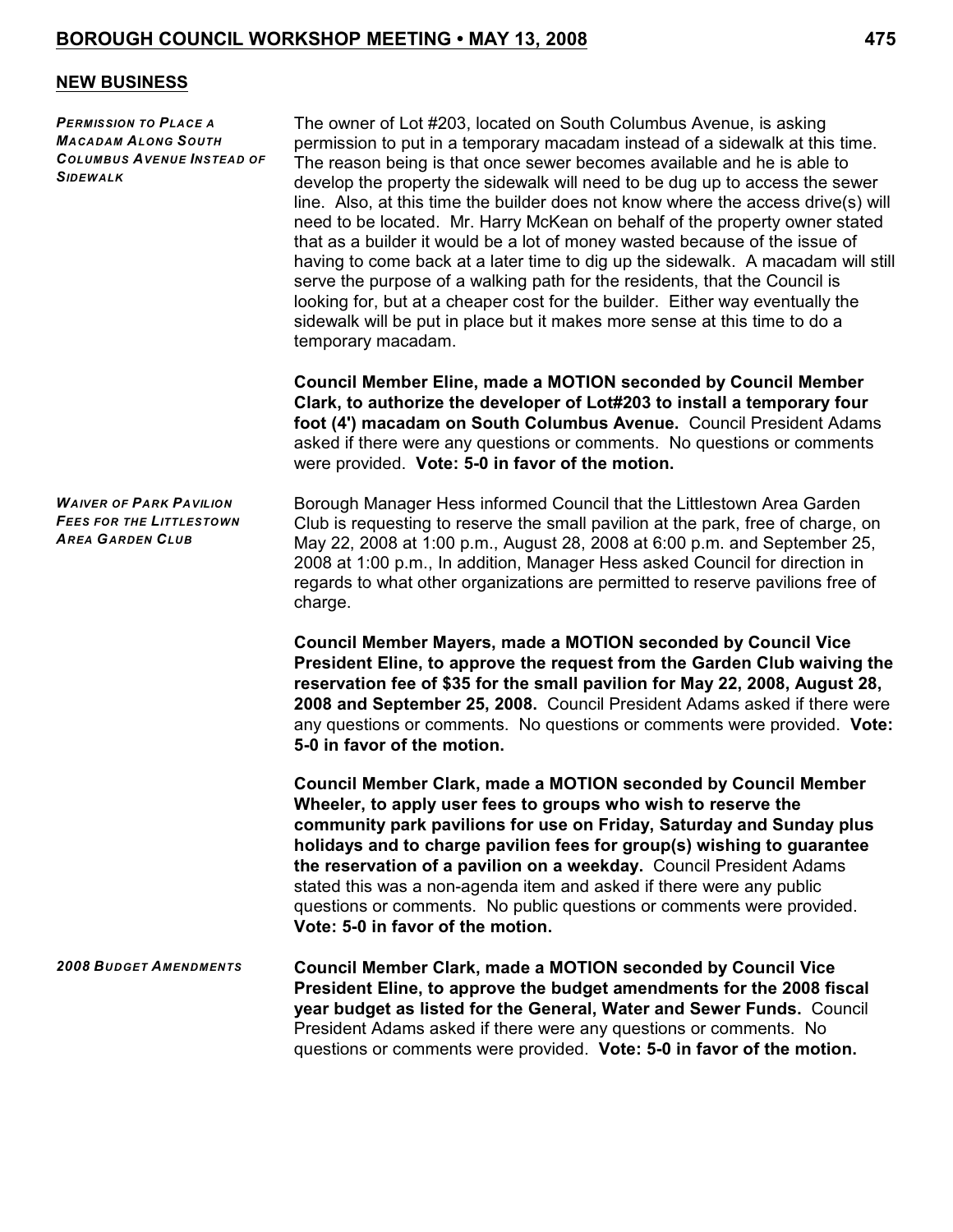## **CORRESPONDENCE**

| <b>DISCUSSION OF BOROUGH-WIDE</b> | Borough Manager Hess informed Council that it would be a good idea to hold a  |
|-----------------------------------|-------------------------------------------------------------------------------|
| <b>CLEAN UP</b>                   | Borough wide clean up. A date would have to be set and the Borough should     |
|                                   | get the whole community involved, which would include organizations,          |
|                                   | business owners, residents, etc. Director of Public Works, Topper stated that |
|                                   | maybe the Borough wide clean up could coincide with the existing summer       |
|                                   | clean up day that the Borough offers to the residents each year. Council      |
|                                   | President Adams directed the Director of Public Works Topper and Borough      |
|                                   | Manager Hess to work together on putting a date together and coordinating the |
|                                   | clean-up activities.                                                          |

#### **REPORTS**

#### **SOLICITOR WHITE**

*MONARCH STREET* **Council Vice President Eline, made a MOTION seconded by Council Member Clark, to authorize and direct the Borough Solicitor to initiate the**

**eminent domain proceedings against all of the holders of easements in the Monarch Street project area and to acquire the stormwater easements from Maricand LLC.** Council President Adams stated that this was a non-agenda item and asked if there were any public questions or comments. No public questions or comments were provided. **Vote: 5-0 in favor of the motion.**

**PUBLIC COMMENT** No public comments were given.

**ADJOURN THE OPEN MEETING Council Vice President Eline, made a MOTION seconded by Council Member Clark, to adjourn the open meeting of Council for an executive session to discuss personnel matters.** Council President Adams asked if there were any questions or comments. No questions or comments were provided. **Vote: 5-0 in favor of the motion.**

The opened meeting adjourned at 8:50 p.m.

**RECONVENE** The Borough Council reconvened at 9:10 p.m. and the public was invited back into the Council Chamber.

*CREATE THE POSITION OF CHIEF WATER/WASTEWATER OPERATOR* **Council Member Clark, made a MOTION seconded by Council Vice President Eline, to create the position of Chief Water/Wastewater Operator with a starting salary of \$44,000.00.** Council President Adams stated that this is a non-agenda and asked if there were any questions or comments. No questions or comments were provided. **Vote: 5-0 in favor of the motion.** 

*CREATE THE POSITION OF WATER/WASTEWATER OPERATOR* **Council Member Clark, made a MOTION seconded by Council Vice President Eline, to create the position of Water/Sewer Operator with a starting salary of \$32,500.00.** Council President Adams stated that this is a non-agenda and asked if there were any questions or comments. No questions or comments were provided. **Vote: 5-0 in favor of the motion.**